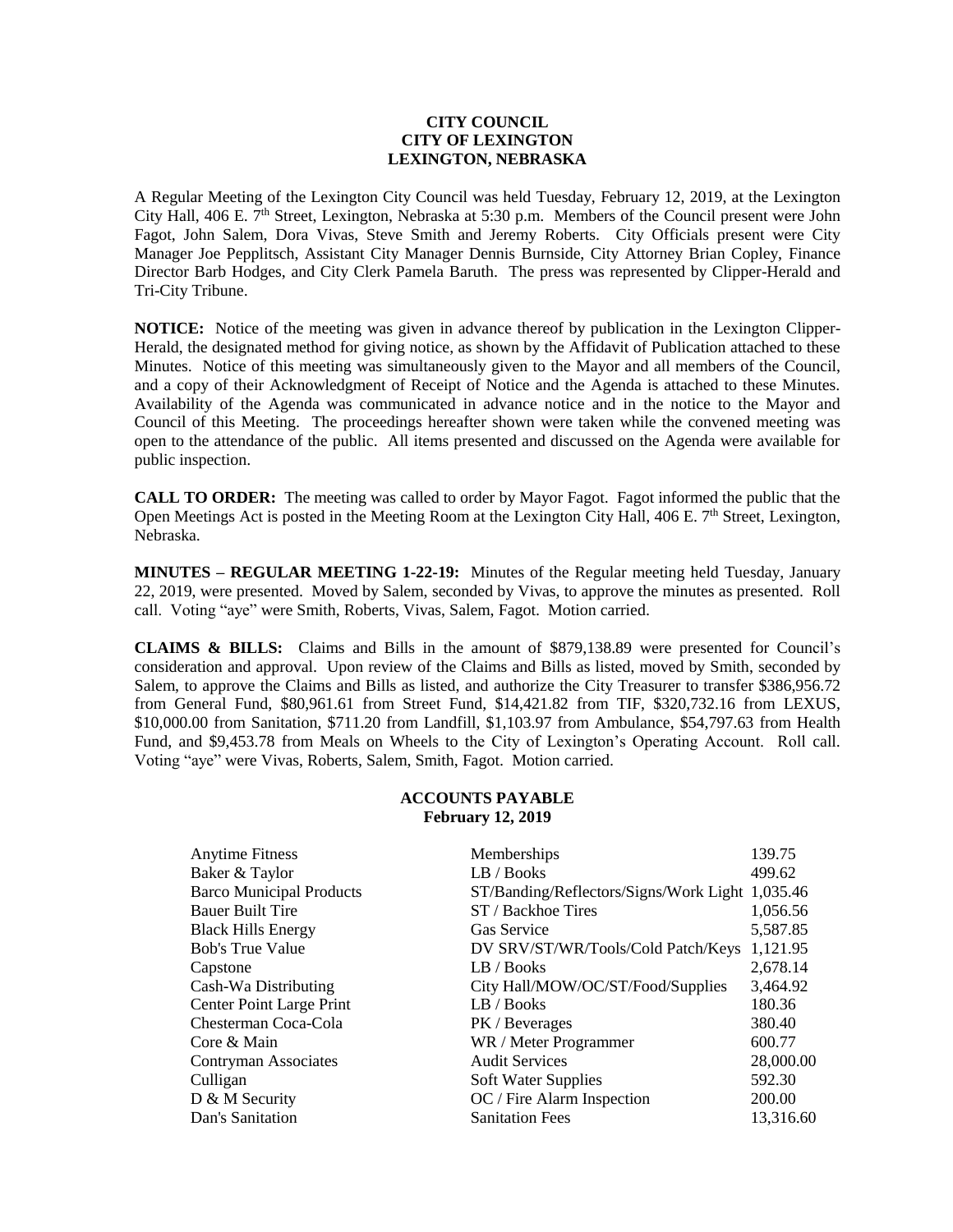| Davis Energy                            | Fuel                                           | 3,682.33   |
|-----------------------------------------|------------------------------------------------|------------|
| <b>Dawson Pest Control</b>              | FD / GGC / OC / Pest Control                   | 159.10     |
| Dawson Public Power District            | <b>Power Purchase</b>                          | 12,271.30  |
| Dell Marketing                          | EL / Meter Server                              | 1,424.22   |
| Downey Drilling                         | WR / Well #17 / Pump Repair                    | 8,949.05   |
| <b>Duet Resource Group</b>              | ST / Tables / Chairs                           | 2,657.40   |
| Dutton-Lainson Co                       | EL / Meter Hub Kit                             | 69.77      |
| <b>Eakes Office Solutions</b>           | ST / Copier Expenses                           | 188.90     |
| Eilers Machine & Welding                | ST / Steel for Equipment Repair / Tools        | 247.20     |
| Electrical Engineering & Equipment      | OC / WR / Light Bulbs / Conduit                | 150.71     |
| Envisionware Inc                        | LB/Annual System Maintenance Contract 1,022.43 |            |
| <b>Express Laundry</b>                  | Rug Maintenance / Dec & Jan                    | 647.01     |
| Fagot Refrigeration & Electric          | PK/ST/SW/WR/ Lift Station/Well 10/14           | 2,488.78   |
| Fastenal Co                             | ST / Hardware / Light Parts                    | 41.22      |
| Gale/Cengage Learning                   | LB / Books                                     | 250.16     |
| Galls                                   | PD / Uniforms                                  | 447.44     |
| <b>Government Finance Officers Assn</b> | Membership                                     | 190.00     |
| Greater Nebraska Cities                 | Monthly Lobbying Services                      | 667.00     |
| <b>Great Western Bank</b>               | LB / Meeting Expenses / Postage / Promo 217.73 |            |
| Health Claims                           | Claims                                         | 52,001.89  |
| Heldt McKeone & Copley                  | Professional Fee                               | 2,700.00   |
| <b>Hiland Dairy Foods</b>               | <b>MOW</b> / Dairy Products                    | 683.84     |
| <b>HNB Properties</b>                   | EL / Rebate                                    | 17,000.00  |
| Holbein Lawn Service                    | ST / Snow Removal                              | 125.00     |
| Holiday Inn                             | FD / Meeting Lodging                           | 799.60     |
| Holmes Plbg & Htg Supply Co             | SW / Pump                                      | 340.50     |
| Homestead Bank                          | <b>Beans Land Payment</b>                      | 46,275.31  |
| <b>Ingram Library Services</b>          | LB / Books                                     | 75.01      |
| <b>Intellicom Computer Consulting</b>   | Computer / Connectivity Services               | 7,405.91   |
| Jack's Uniforms                         | PD / Uniforms                                  | 204.89     |
| John Deere Financial                    | Cemetery / PK / Loader / Mower Parts           | 957.28     |
| John Deere Financial / Orscheln         | Amb/DV SRV/PK/ST/WR/WWTP/Spls                  | 1,748.41   |
| Johnson Service Co                      | SW / Clean / Vac / Lift Stations               | 3,594.10   |
| Jones Plumbing & Heating                | FD/PK/WWTP/Plumbing/Heater Repair              | 225.50     |
| J-Spot Services                         | EL / Hydro Vac Pole Holes                      | 1,137.50   |
| Lexington Animal Clinic                 | <b>Animal Care</b>                             | 552.19     |
| Lexington Area Solid Waste Agency       | <b>Waste Removal</b>                           | 867.10     |
| Lexington, City Street Department       | Fuel                                           | 1,697.78   |
| Lexington, City Street Department       | SW / WR / Interdepartment Service Fees         | 5,651.89   |
| Lexington, City of                      | <b>Interdepartment Service Fees</b>            | 68,090.58  |
| Lexington, City Payroll Account:        |                                                |            |
| Payroll                                 | Wages                                          | 142,740.62 |
| Social Security                         | Employer Portion / FICA Med                    | 10,609.16  |
| Union Bank & Trust                      | <b>Employer Portion / Pension</b>              | 4,677.12   |
| Union Bank & Trust                      | <b>Police Pension</b>                          | 2,814.45   |
| <b>ICMA</b>                             | <b>City Manager Pension</b>                    | 881.89     |
| Lexington Health Fund                   | Self-funding                                   | 47,587.50  |
| <b>Lexington Newspapers</b>             | Publications                                   | 815.19     |
| <b>Lexington Postmaster</b>             | GGC / Postage                                  | 165.00     |
| Matheson Tri-Gas                        | Ambulance / Medical Supplies                   | 99.11      |
| Matt Friend Truck Equipment             | ST / Plow Cutting Edges                        | 1,045.00   |
| Mead Lumber                             | DV SRV/PK/ST/WR/WWTP/Well 8 Lock/Spls 228.51   |            |
| Meritain Health                         | <b>Health Premium</b>                          | 29,891.12  |
| MicroMarketing                          | LB / Books                                     | 82.48      |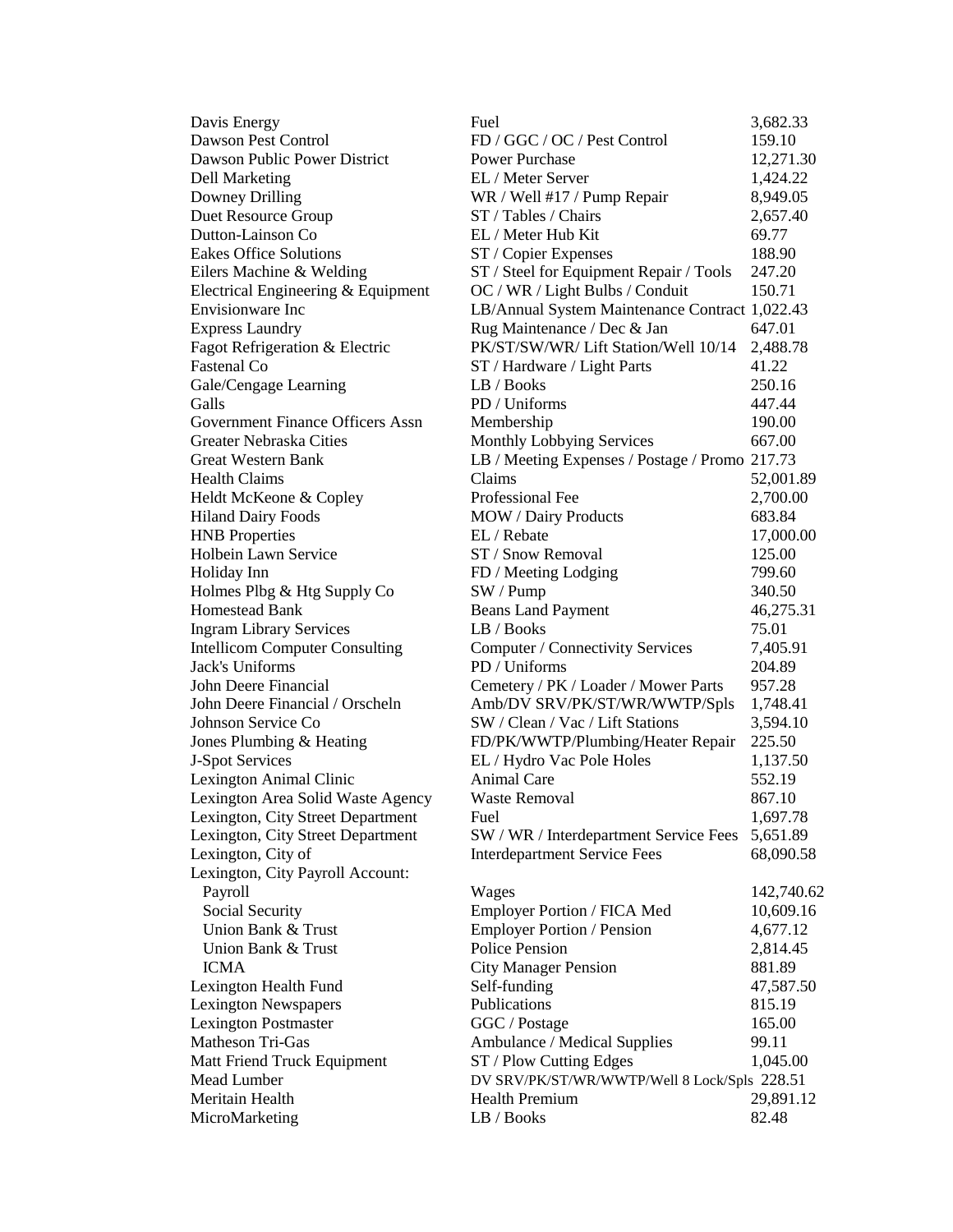| Mid-American Research Chemical                          | PK / Janitorial Supplies                             | 241.64    |
|---------------------------------------------------------|------------------------------------------------------|-----------|
| Mid-Iowa Solid Waste Equipment                          | SW/Jetter Nozzle/Extension/Cleaning Tools2,281.77    |           |
| Mid-States Automation & Control                         | OC / Controller Repair                               | 986.13    |
| <b>Midwest Engines</b>                                  | FD / Generator Repair                                | 1,547.69  |
| Milco Environmental Services                            | Landfill / Professional Services                     | 711.20    |
| Miller & Associates                                     | Admin / ST / Professional Fees                       | 623.40    |
| <b>Money Handling Machines</b>                          | EL / WR / Annual Contract                            | 695.00    |
| <b>Morris Press</b>                                     | GGC / Newsletter                                     | 309.46    |
| <b>Municipal Supply</b>                                 | SW / Manhole Parts                                   | 197.65    |
| Nebraska Association of Senior Centers                  | Membership                                           | 20.00     |
| Nebraska Code Officials Association                     | DV SRV / Membership                                  | 115.00    |
| Nebraska Dept of Health/Human Services AC / Pool Permit |                                                      | 40.00     |
| Nebraska Dept of Revenue                                | Sales and Use Tax                                    | 64,929.73 |
| Nebraska Machinery                                      | ST/Windows/Horn/Fuel Pump/Maint                      | 2,566.88  |
| NE Public Health Environmental Lab                      | WR / Water Testing                                   | 105.00    |
| Nebraska Salt & Grain Co                                | ST / Road Salt / Sand                                | 9,467.19  |
| Nebraska Technology & Telecom                           | Phone Service                                        | 1,286.75  |
| Nebraskaland Tire                                       | PK/ST/WWTP/Tires/Maintenance/Repairs1,543.76         |           |
| NebraskaLink                                            | LB / Internet Service                                | 15.00     |
| O'Hara Lindsay and Associates                           | Monthly Lobbying Services                            | 333.00    |
| <b>Oliver Consulting Services</b>                       | LB/Backup/Hard Drive/Desktops/Installations 3,865.00 |           |
| Omaha World Herald                                      | LB / Subscription                                    | 311.48    |
| One Call Concepts                                       | <b>Locate Fees</b>                                   | 56.79     |
| <b>O'Reilly Auto Parts</b>                              | GGC / ST / Tools / Regulator                         | 28.55     |
| Paulsen Inc                                             | WR / Concrete                                        | 376.52    |
| Platte Valley Auto Mart                                 | GGC / Steering / Suspension                          | 103.00    |
| <b>Platte Valley Communications</b>                     | FD/PD/Maintenance Fee/Light Bar/Radios529.21         |           |
| <b>Plum Creek Market Place</b>                          | Council/MOW/Produce/Meeting Meals                    | 26.89     |
|                                                         | Inoculations                                         |           |
| Plum Creek Medical Group                                |                                                      | 1,326.30  |
| Precision Detail                                        | FD / Cleaning<br>Dental Premium                      | 300.00    |
| Principal                                               |                                                      | 3,674.55  |
| Rockmount Research & Alloys                             | ST / Welding Rod                                     | 434.00    |
| <b>RR</b> Donnelley                                     | PD / Citations                                       | 109.38    |
| S & W Auto Parts                                        | PD / PK / ST / WWTP / Tools / Parts                  | 341.67    |
| <b>SCALES</b>                                           | PD / Membership                                      | 1,000.00  |
| Scholastic Library Publishing                           | LB / Books                                           | 152.10    |
| Service Master of Mid Nebraska                          | EL / OC / Janitorial Services                        | 4,255.37  |
| Servi-Tech                                              | WR / Well #19 / Professional Services                | 6,774.30  |
| <b>Shur-Tite Products</b>                               | ST / Reflective Markers                              | 19.20     |
| <b>Standard Insurance Company</b>                       | Life Insurance Premiums                              | 1,059.24  |
| Stoney Kenworth / Matt Parrott                          | EL / Important Notice Envelopes                      | 280.81    |
| TO Haas Tire Co                                         | PK / Tires                                           | 134.98    |
| <b>Traffic Logix Corporation</b>                        | ST / Radar Traffic Sign Repair                       | 175.00    |
| <b>Tyler Technologies</b>                               | EL / Bar Code Scanner Maintenance Fees 136.41        |           |
| Union Bank & Trust                                      | LVFD / Service Awards                                | 15,500.00 |
| <b>USA Communications</b>                               | <b>City Internet Services</b>                        | 345.60    |
| <b>US</b> Foods                                         | MOW / Food & Supplies                                | 1,697.81  |
| Vermeer High Plains                                     | ST / Chipper Repairs / Maintenance                   | 1,923.29  |
| Village Uniform                                         | GGC / Janitorial Supplies                            | 86.14     |
| VSP / Vision Service Plan                               | <b>Vision Premium</b>                                | 1,132.55  |
| Walmart                                                 | City Hall/LB/PD/PK/ST/WWTP/Supplies 667.54           |           |
| <b>Weathercraft Companies</b>                           | LB / Roof Repair                                     | 155.00    |
| Aflac                                                   | Premiums                                             | 1,469.44  |
| <b>ASK Supply Co</b>                                    | ST / Vacuum Cleaner Bags                             | 67.50     |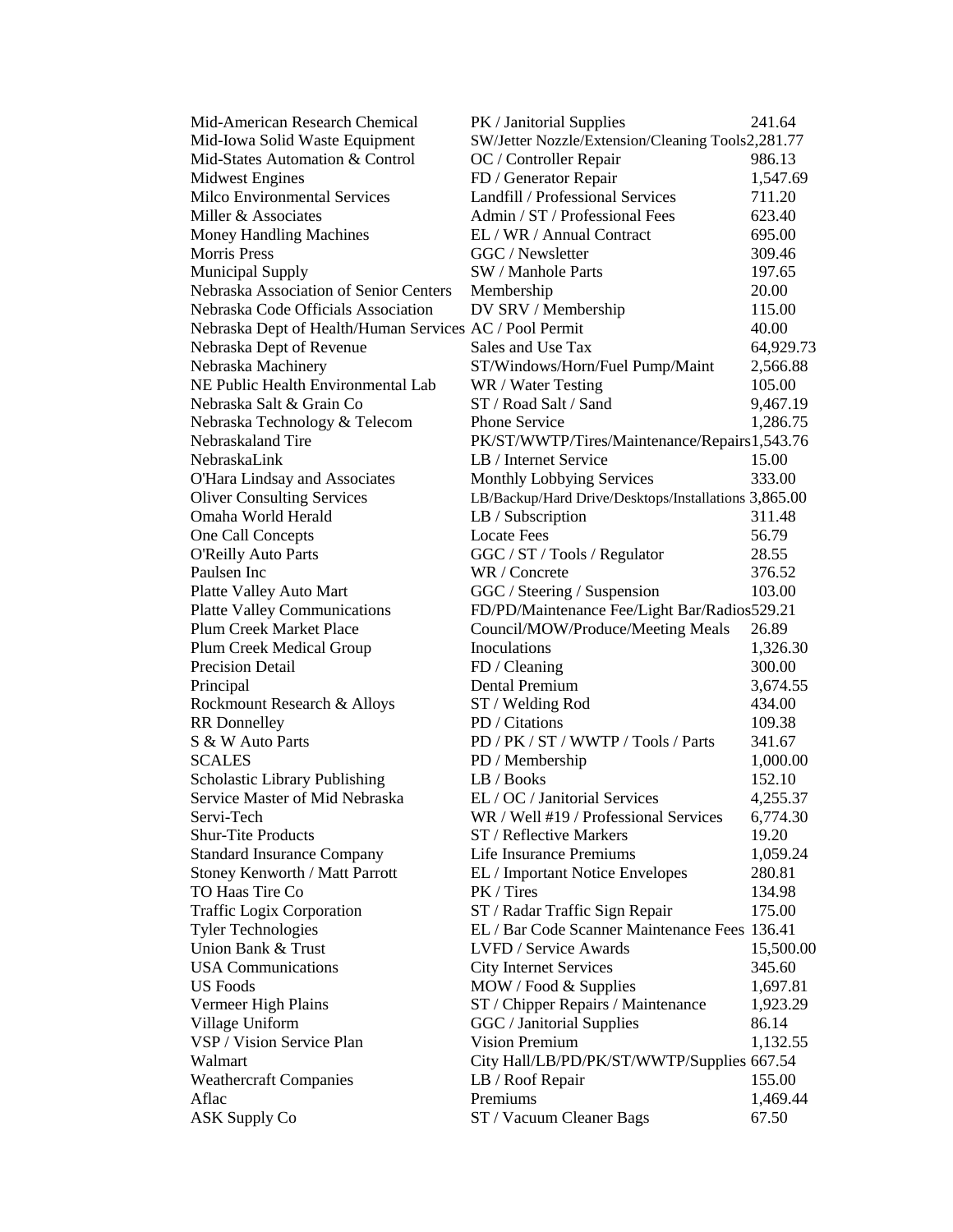|                                                        | Ambulance / Batteries / Tape / Sealant                     | 44.24              |
|--------------------------------------------------------|------------------------------------------------------------|--------------------|
| Cash-Wa Distributing                                   | MOW / Food / Supplies                                      | 728.53             |
| Chesterman Coca-Cola                                   | PK / Beverages                                             | 151.20             |
| Comfort Inn                                            | PD / Training Lodging                                      | 83.00              |
| <b>Community Development Agency</b>                    | Bauer Built / Central Tire                                 | 14,421.82          |
| Country                                                | LB / Periodical                                            | 14.98              |
| <b>Country Partners Coop</b>                           | WWTP / Pipe Connections                                    | 12.93              |
| Davis Energy                                           | Fuel                                                       | 975.15             |
| Eilers Machine & Welding                               | WR / Lifting Brackets                                      | 21.40              |
| Electrical Engineering & Equipment                     | WR / Conduit Cover Clip / Tools                            | 32.78              |
| <b>Electrify America</b>                               | EL / Overpayment Refund                                    | 54.00              |
| <b>EMS Billing Services</b>                            | Ambulance / Billing                                        | 893.10             |
| Fagot Refrigeration & Electric                         | ST/SW/Welder Receptacle/Lift Station                       | 445.90             |
| Fastenal Co                                            | DV SRV / Ladder / Chain                                    | 83.73              |
| Grainger                                               | WWTP / Lab Testing Supplies                                | 51.87              |
| Graphic Arts Shop                                      | PD / Ticket / Brochure Printing                            | 195.00             |
| <b>Great Western Bank</b>                              | City / Petty Cash                                          | 116.82             |
| <b>Hiland Dairy</b>                                    | MOW / Dairy Products                                       | 114.14             |
| <b>Intellicom Computer Consulting</b>                  | Phone/Camera/Network Additions/Reps                        | 2,282.50           |
| John Deere Financial / Orscheln                        | PK / Saw Chain                                             | 23.29              |
| Jones Plumbing & Heating                               | WR / Degreaser                                             | 33.70              |
| J-Spot Services                                        | EL / Hydro Vac Pole Holes                                  | 710.00             |
| Lexington City Payroll Account:                        |                                                            |                    |
| Payroll                                                | Wages                                                      | 147,426.40         |
|                                                        |                                                            |                    |
|                                                        |                                                            |                    |
| Social Security<br>Union Bank & Trust                  | Employer Portion / FICA Med                                | 10,967.43          |
| Union Bank & Trust                                     | <b>Employer Portion / Pension</b><br><b>Police Pension</b> | 4,665.52           |
| <b>ICMA</b>                                            |                                                            | 2,824.72<br>881.89 |
|                                                        | <b>City Manager Pension</b><br>Publications                | 17.58              |
| Lexington Newspapers Inc                               |                                                            |                    |
| Matt Friend Truck Equipment                            | ST / Electric Plug Replacement<br>SW / Nozzle Parts        | 97.00              |
| Mid-Iowa Solid Waste Equipment                         | WR / Lead Pak                                              | 256.91             |
| <b>Municipal Supply</b>                                |                                                            | 338.74             |
| Nebraska Library Commission                            | LB / Yearly Software Subscription                          | 255.60             |
| Nebraska Machinery                                     | ST/WWTP/Wiper Blades/Arms/Generator Rep1,108.41            | 530.70             |
| Nebraska Safety & Fire Equipment                       | PK / Security System Repair                                |                    |
| <b>Oliver Consulting</b><br><b>O'Reilly Auto Parts</b> | LB / Monthly Backup / Jan-Apr                              | 80.00<br>32.08     |
|                                                        | ST / Power Steering Belts                                  | 711.28             |
| Platte Valley Auto Mart<br>Presto-X                    | PD/Maintenance/Repairs/Tire Rotation<br>LB / Pest Control  | 79.00              |
| S & W Auto Parts                                       |                                                            | 24.88              |
|                                                        | ST / Cab Lamp                                              |                    |
| <b>U-Save Business Equipment</b><br><b>US</b> Foods    | City Hall/EL/GGC/LB/ST/Office Spls<br>MOW / Food           | 1,395.66<br>677.37 |
|                                                        |                                                            |                    |
| Walmart<br>WatchGuard                                  | ST / Office Supplies<br>PD / Uniform Accessories           | 62.91<br>72.00     |
| <b>Weathercraft Companies</b>                          | City Hall / Roof Repair                                    | 213.00             |

TOTAL CLAIMS: 879,138.89

**PUBLIC TRANSIT:** Charles McGraw, Executive Director of RYDE-Transit, requested Council support of an application for public transportation assistance funds for RYDE Transit for FY 2019-2020. Resolution No. 2019-03 was presented. Following discussion, moved by Vivas, seconded by Roberts, to approve Resolution No. 2019-03. Roll call. Voting "aye" were Smith, Salem, Roberts, Vivas, Fagot. Motion carried.

## **RESOLUTION NO. 2019 - 03**